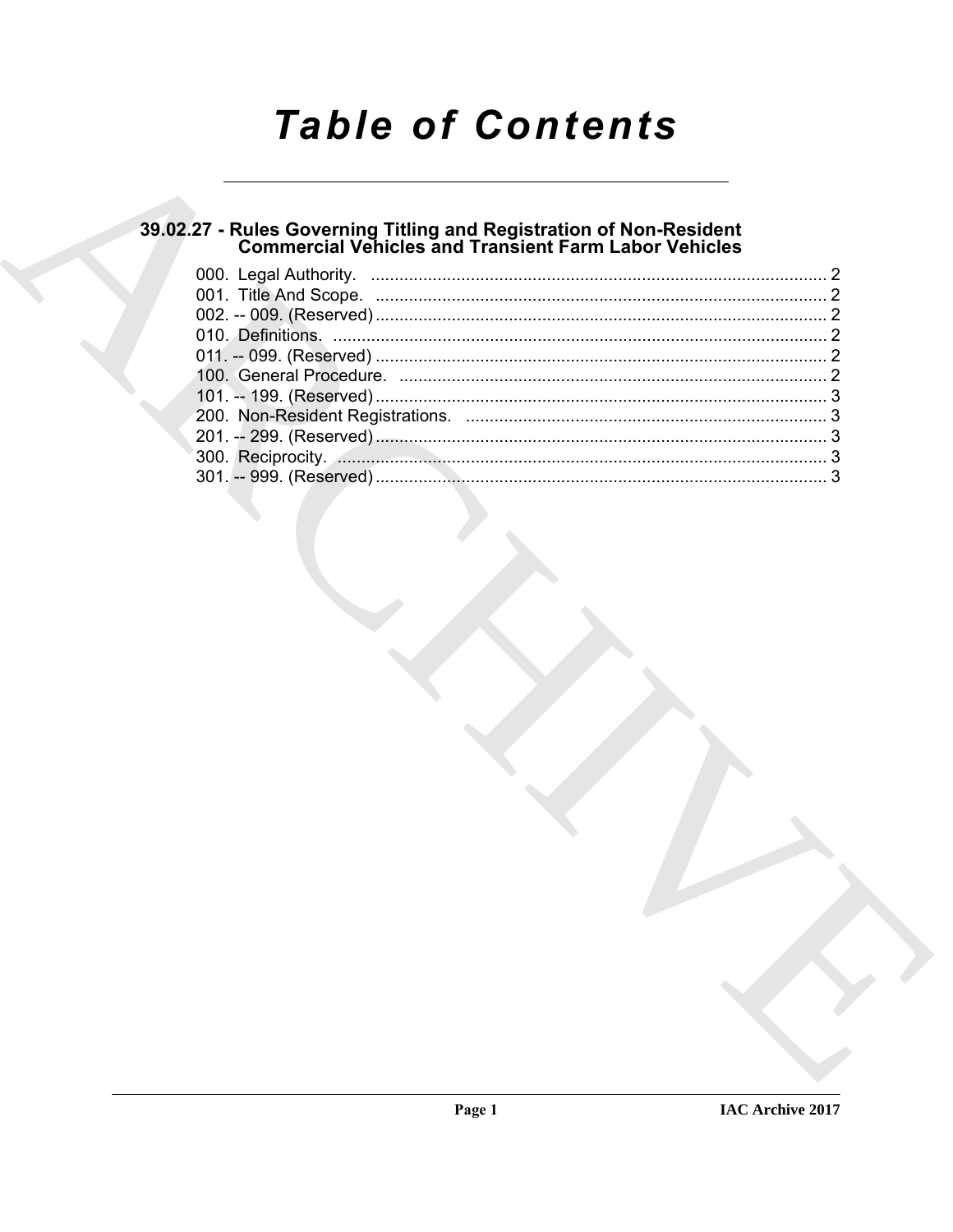#### **IDAPA 39 TITLE 02 CHAPTER 27**

#### <span id="page-1-0"></span>**39.02.27 - RULES GOVERNING TITLING AND REGISTRATION OF NON-RESIDENT COMMERCIAL VEHICLES AND TRANSIENT FARM LABOR VEHICLES**

#### <span id="page-1-1"></span>**000. LEGAL AUTHORITY.**

This rule is adopted under the authority of Sections 49-201, 49-441 and 49-501, Idaho Code. (12-26-90)

#### <span id="page-1-2"></span>**001. TITLE AND SCOPE.**

This rule establishes the procedures for the titling and registering of non-resident commercial vehicles and transient farm labor vehicles. (12-26-90) farm labor vehicles.

#### <span id="page-1-3"></span>**002. -- 009. (RESERVED)**

#### <span id="page-1-8"></span><span id="page-1-7"></span><span id="page-1-4"></span>**010. DEFINITIONS.**

**39.02.27 : NULES OCVERNING THE AZE ON THE VALUES AND REGISTRATION OF MON RESIDENT<br>
COMMERCIAL VEHICLES AND TRANSIENT FARM LABOR VEHICLES<br>
(III), IF IT IS ANSIENCED THE TRANSIENT FARM LABOR VEHICLES<br>
(III), IT IS AND SCOP 01. Established Place of Business**. Means a physical structure owned, leased or rented by the registrant, designated by street number or road location, open during business hours, contains a telephone publicly listed in the name of the registrant and is the location where the operational records of the registrant can be made available. (12-26-90) available. (12-26-90)

<span id="page-1-9"></span>**02.** Idaho Trucking Company. Means any entity located within Idaho which meets the requirement of hed place of business." (12-26-90) "established place of business."

<span id="page-1-10"></span>**03.** Lessee. Means a person, firm or corporation which has legal possession and control of a vehicle otor vehicle under the terms of a written lease agreement. (12-26-90) and/or motor vehicle under the terms of a written lease agreement.

<span id="page-1-11"></span>**04. Lessor**. Means an owner of a vehicle who, pursuant to the terms of a lease agreement, grants the legal right of possession, control and responsibility for the operations of the vehicle and/or motor vehicle to another person or entity. (12-26-90) person or entity.

<span id="page-1-12"></span>**05. Non-Resident Owner-Operator**. Means an owner-operator of a vehicle and/or motor vehicle who is not a resident of Idaho, but is leasing transportation equipment, titled in another state, to an Idaho trucking company. (12-26-90) company.  $(12-26-90)$ 

<span id="page-1-13"></span>**06. Transient Farm Labor Vehicles**. Means a vehicle, or combination of vehicles, owned by a transient farm laborer, used in hauling unprocessed agricultural products for hire, and not exceeding sixty thousand (60,000) pounds maximum gross weight. (12-26-90)

#### <span id="page-1-5"></span>**011. -- 099. (RESERVED)**

#### <span id="page-1-17"></span><span id="page-1-14"></span><span id="page-1-6"></span>**100. GENERAL PROCEDURE.**

**01. Out-of-State Title Required**. A non-resident owner-operator leasing equipment to an Idaho trucking company must submit a copy of the out-of-state title with a registration application to complete registration requirements.

<span id="page-1-18"></span>**02. Temporary Clearance**. If the copy is not immediately available, temporary vehicle clearance or y registration may be issued. (12-26-90) temporary registration may be issued.

**03. Idaho Title Required**. Non-resident owner-operators who lease to Idaho trucking companies and intend to obtain an Idaho registration in the name of the owner-operator must obtain an Idaho title for the equipment to be registered in Idaho. The non-resident owner-operator must meet the requirements of "established place of<br>(12-26-90) (12-26-90) business."  $(12-26-90)$ 

<span id="page-1-16"></span><span id="page-1-15"></span>**04. Documentation Provided**. Once the copy of the out-of-state title has been provided to the Motor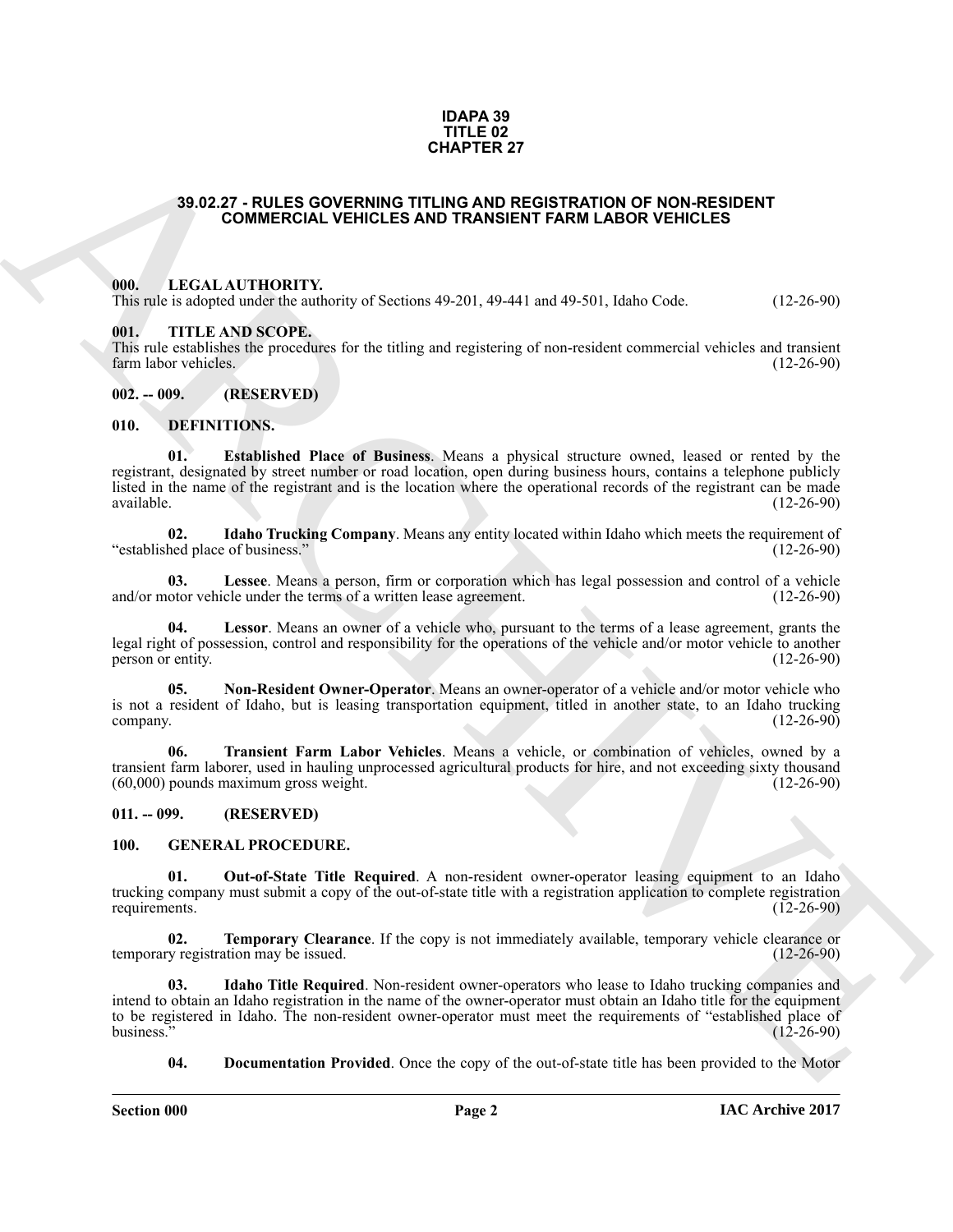Vehicle Bureau the lessee shall not be required to provide further copies if the lease arrangement and vehicle(s) remain unchanged.

<span id="page-2-5"></span>**05.** Registration Only. If no Idaho title is issued, the registration document shall indicate "Reg. Only" le space. in the title space.

#### <span id="page-2-0"></span>**101. -- 199. (RESERVED)**

#### <span id="page-2-8"></span><span id="page-2-6"></span><span id="page-2-1"></span>**200. NON-RESIDENT REGISTRATIONS.**

**01. No Reciprocity Agreement**. Non-resident companies operating on an intrastate basis in Idaho when no specific agreement exists between Idaho and the state where the non-resident vehicle(s) are registered must<br>register in Idaho. Idaho titling will not be required. register in Idaho. Idaho titling will not be required.

<span id="page-2-10"></span>**02. Prorate Privilege**. Non-resident companies operating in Idaho on an intrastate basis, having prorate privileges through a reciprocal agreement between Idaho and the state of registration must either prorate in Idaho, or purchase an Idaho registration or trip permit. Idaho, or purchase an Idaho registration or trip permit.

<span id="page-2-11"></span>**03. Registration Required**. Vehicles used on an intrastate basis in Idaho by an out-of-state company and are housed or garaged in Idaho, and do not return to the state where registered each day, must register in Idaho.

 $(12-26-90)$ 

**04. Proof of Ownership Required**. Applicants registering transient farm labor vehicles must provide ownership by one of the following means: (12-26-90) proof of ownership by one of the following means:

<span id="page-2-9"></span>

| а. | Certificate of title in the name of the applicant;                                 | $(12-26-90)$ |
|----|------------------------------------------------------------------------------------|--------------|
| b. | Valid registration certificate from another state in the name of the applicant; or | $(12-26-90)$ |

<span id="page-2-7"></span>**c.** Certified copy of the title in the name of the applicant. (12-26-90)

Moth Taraparameters The techniques of the state of the state and the state and the state of the state of the state of the state of the state of the state of the state of the state of the state of the state of the state of **05. Employee Owned Vehicles**. Employees of companies who are working in Idaho on a contract or project must purchase Idaho registration for their privately owned vehicles if they establish a place of residence in Idaho. Non-resident employees who return to their state of residence on a daily basis are not required to purchase Idaho registration for their privately owned vehicles. If the assignment is for the duration of the project or contract only, no Idaho titling is required. (12-26-90) only, no Idaho titling is required.

#### <span id="page-2-2"></span>**201. -- 299. (RESERVED)**

#### <span id="page-2-12"></span><span id="page-2-3"></span>**300. RECIPROCITY.**

<span id="page-2-13"></span>**01. Equal Registration Reciprocity**. Idaho shall deal fairly and equally in all reciprocity agreements, national Registration Plan (IRP) and the Uniform Prorate Agreement. (12-26-90) the International Registration Plan (IRP) and the Uniform Prorate Agreement.

<span id="page-2-14"></span>**02. Equal Treatment**. Idaho shall treat out-of-state residents on the same basis as Idaho residents are ated by the other state. (12-26-90) being treated by the other state.

#### <span id="page-2-4"></span>**301. -- 999. (RESERVED)**